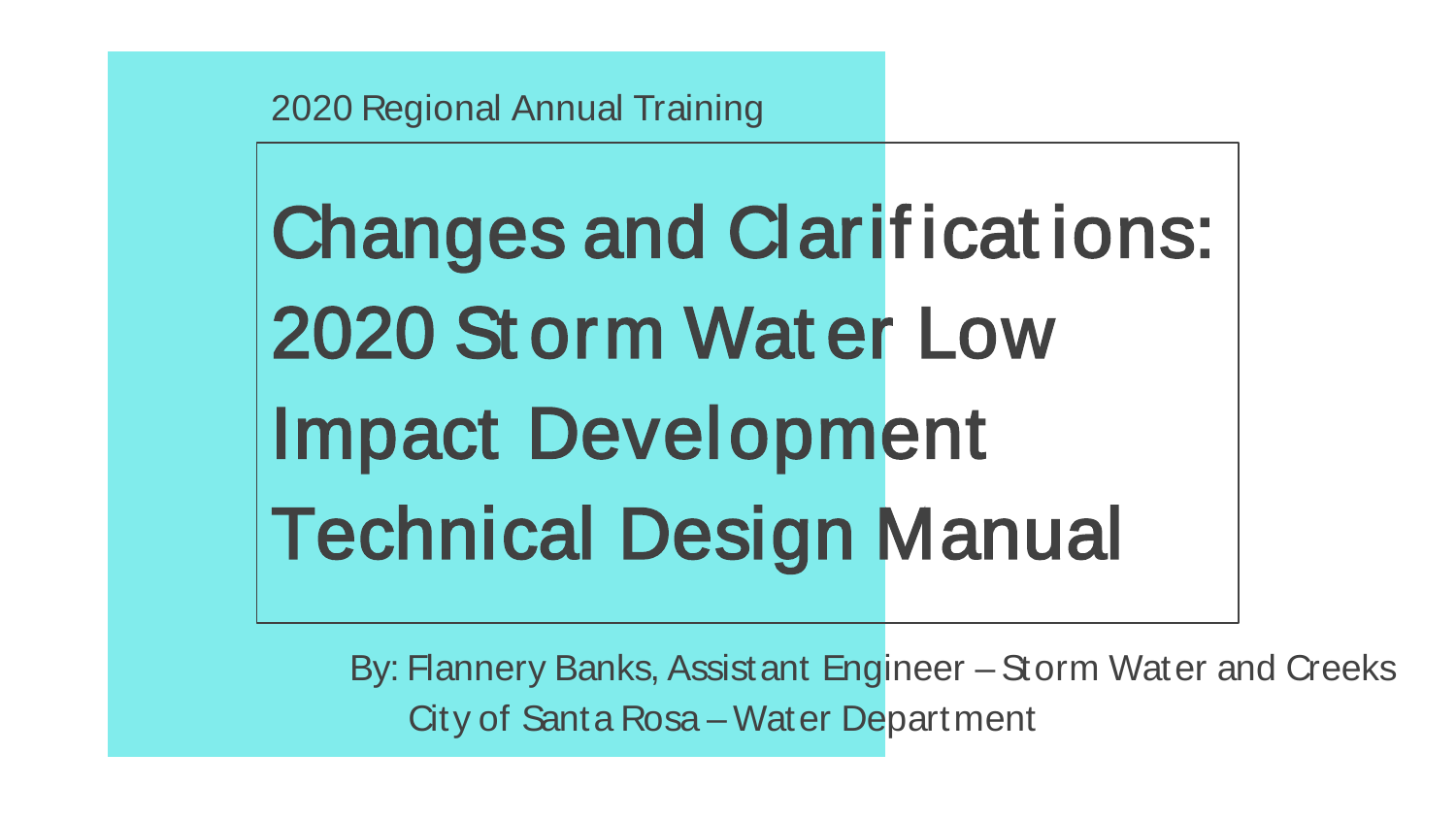

**City of Santa Rosa Low Impact Development Technical Design Manual Webpage** 

The updated manual will be made available at: https://www.srcity.org/1255/Lo w-Impact-Development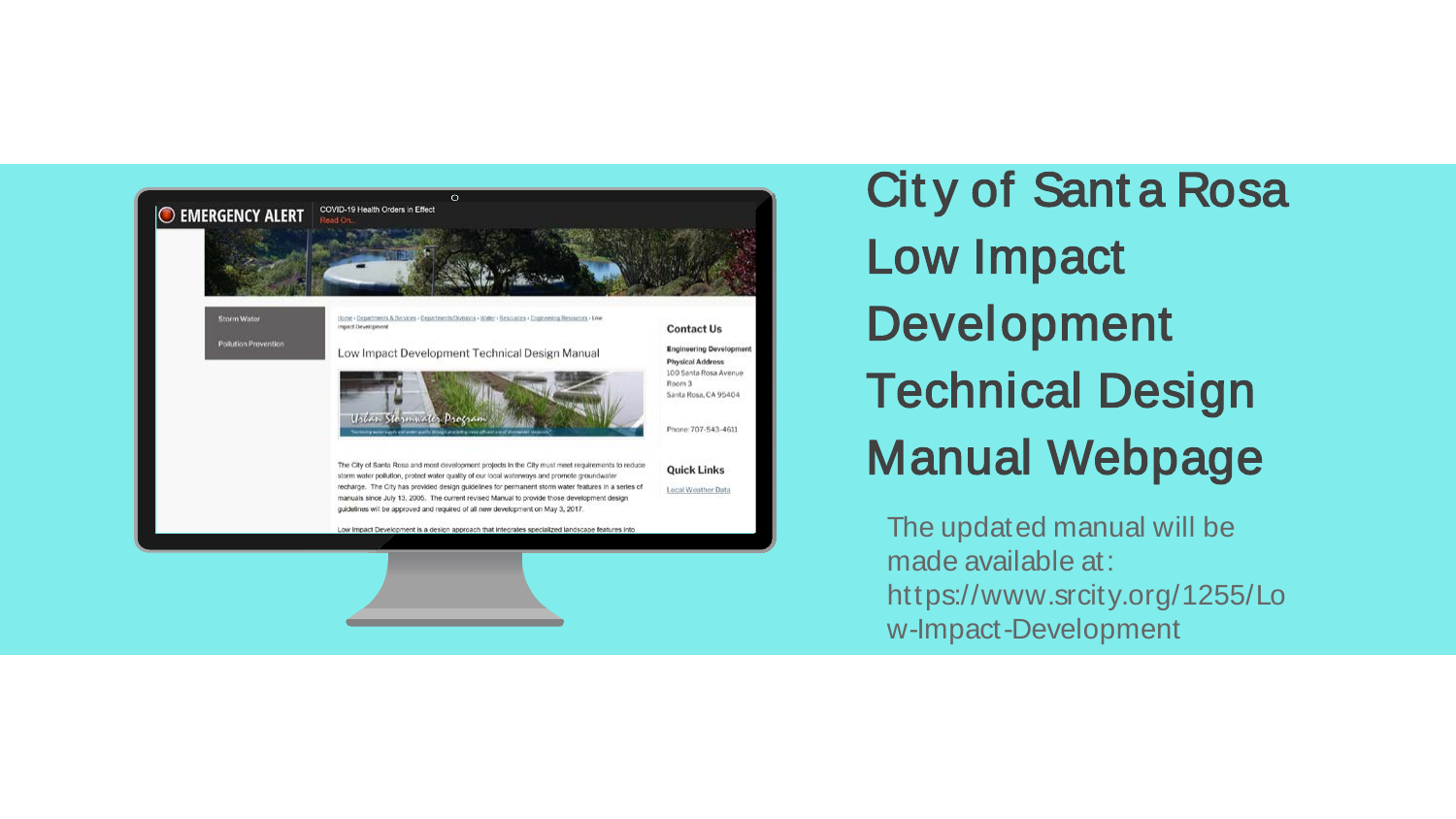# Accept ance and Approval Dat es

The nature of the revisions are clarifications.

The version of Low Impact Development Technical Design Manual (LID Manual) a Project must comply with is based on the California Environmental Quality Act (CEQA) permit approval dates and a Project's specific conditions of approval.

| PDF will be added here<br>as a revised document        |                          |                       |  |  |
|--------------------------------------------------------|--------------------------|-----------------------|--|--|
| Marl                                                   | <b>Related Documents</b> |                       |  |  |
| Wha<br>did the project receive discretionary approval? |                          |                       |  |  |
| 5/3<br><sup>17</sup> - Present                         | 7/1/2010 - 5/2/2017      | 7/13/2005 - 6/30/2010 |  |  |
| LID <i>Aanual</i>                                      |                          |                       |  |  |
| • 2017 Storm Water Technical Design Manual-Narrative   |                          |                       |  |  |
| <b>Determination Worksheet</b>                         |                          |                       |  |  |
| · Worksheet - Storm Water Determination                |                          |                       |  |  |
| <b>Storm Water Calculator</b>                          |                          |                       |  |  |
| • LID Calculator Ver, 8.11.0                           |                          |                       |  |  |
| Tools                                                  |                          |                       |  |  |
| • SUSMP Submittal Guide (PDF)                          |                          |                       |  |  |
| • Plant List                                           |                          |                       |  |  |
| <b>Reference Documents</b>                             |                          |                       |  |  |
|                                                        |                          |                       |  |  |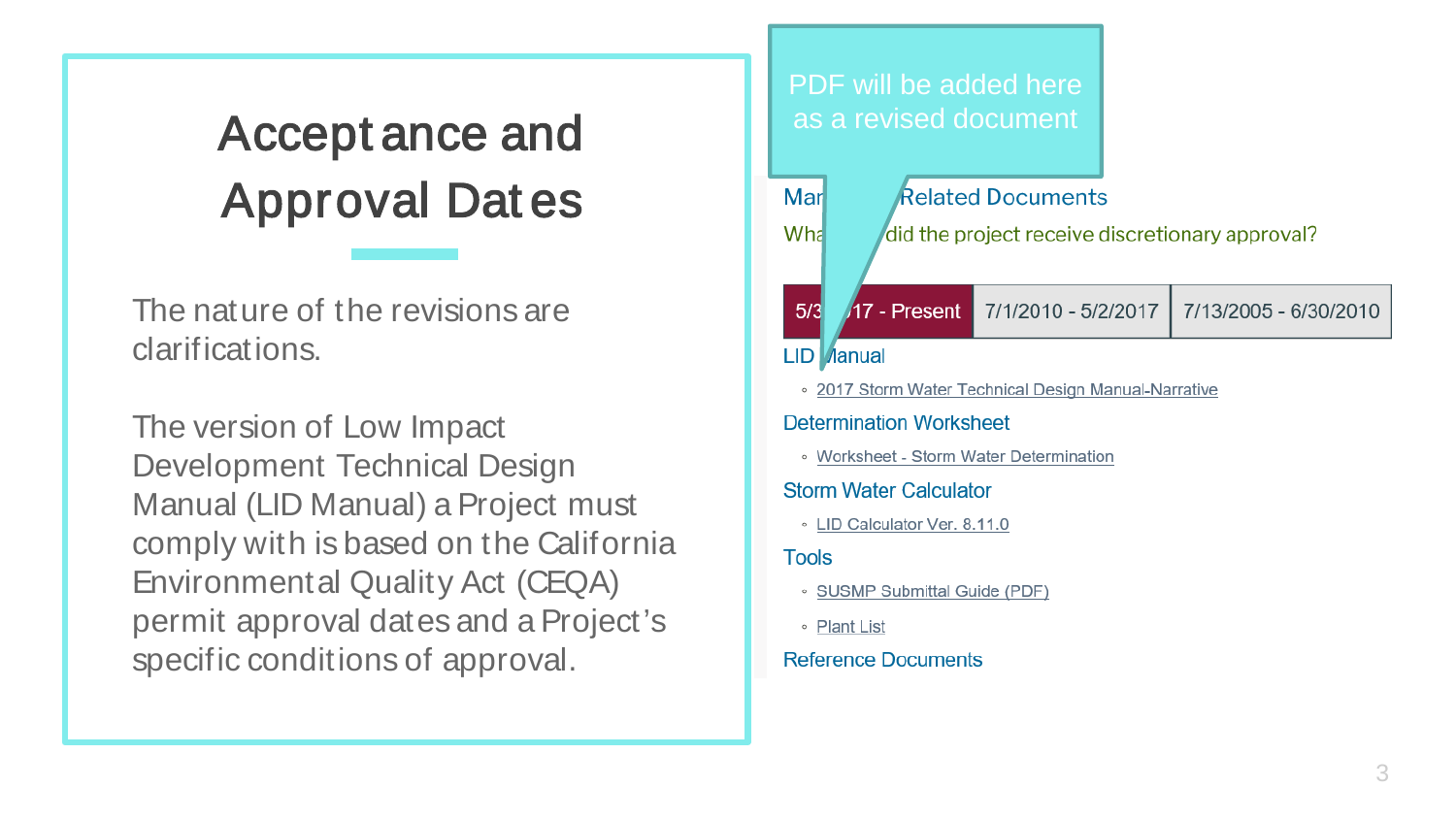# The Permit

Any reference to the "Permit" in this presentation refers to the California Regional Water Quality Control Board North Coast Region's Order No. R1-2015-0030 NPDES No. CA0025054 National Pollutant Discharge Elimination System (NPDES) Permit and Waste Discharge Requirements for Discharges from the Municipal Separate Storm Sewer Systems

Also commonly referred to as the "MS4 Permit" and "Stormwater Permit"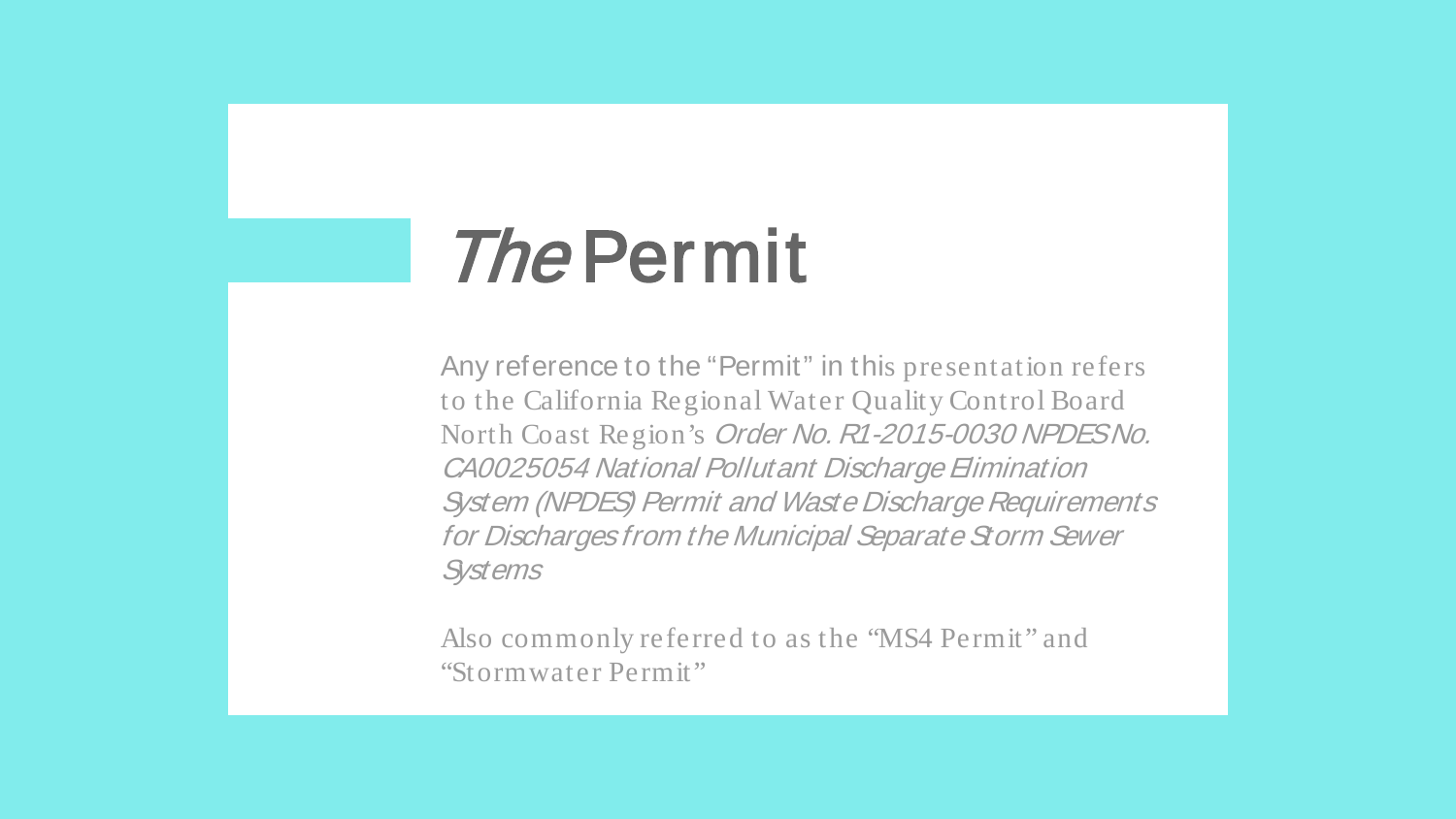# Changes to the Appendices and Ref erence Document s

No major subst ant ive changes have been made t o t he Appendices and References (changes to actual forms, lists, t ables, et c.)

What did change:

- "Appendix G: Sample Pervious Concrete Specification" and "Appendix H: Final SUSMP Submittal Guide" have been removed
- "Reference Document G: TR-55 Manual" has been added

The Manual Narrat ive (Body), Appendices pdf , and Ref erence Document pdf will be available on the City of Santa Rosa Low Impact Development Technical Design Manual webpage at : https://www.srcity.org/1255/Low-Impact-Development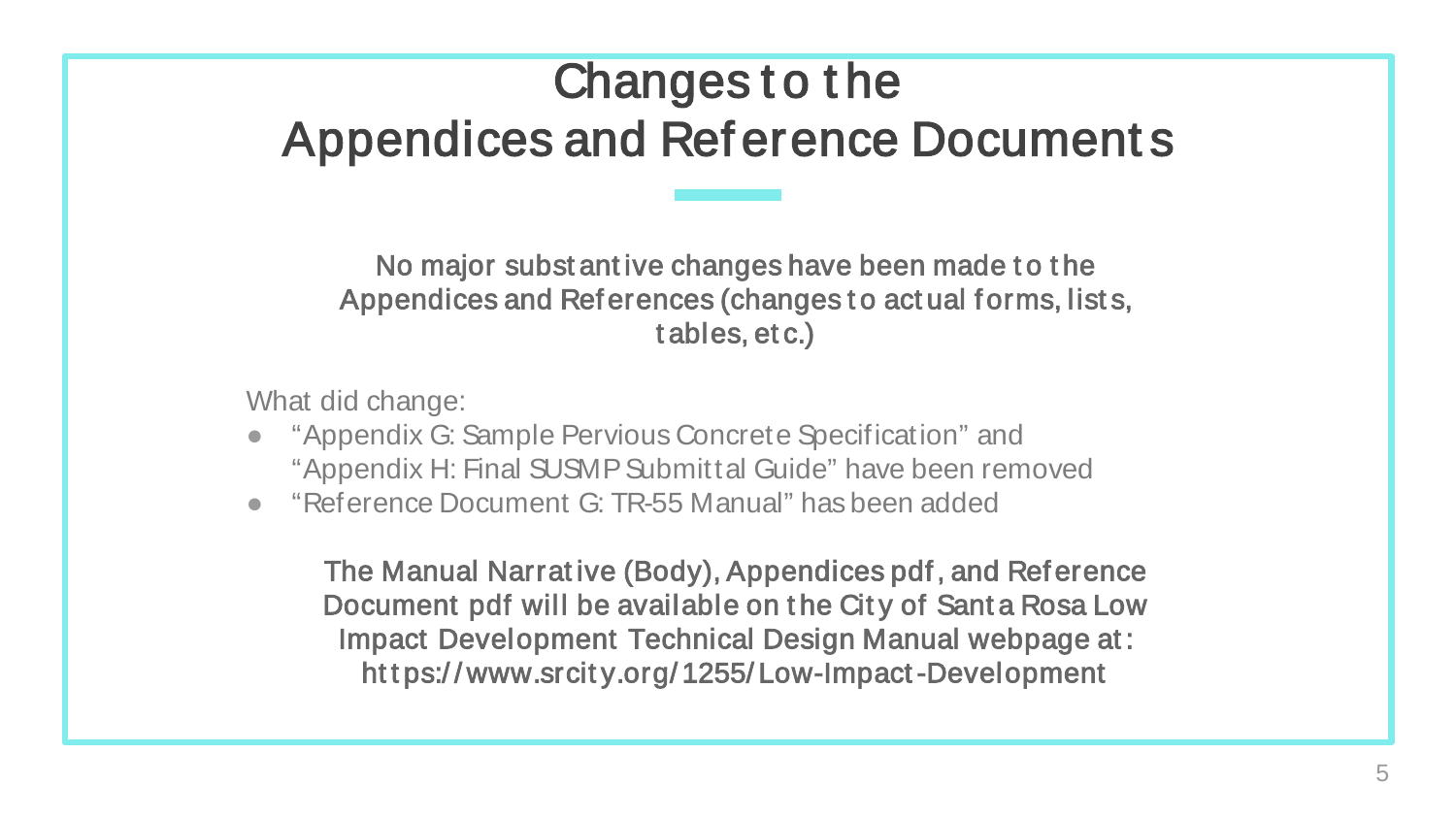# Changes to the Acronyms, Abbreviat ions, and Def init ions

Full-Dept h Reclamat ion: The Asphalt Recycling and Reclaiming Association defines full-depth reclamation (FDR) as "a reclamation technique in which full flexible pavement section and a predetermined portion of the underlying materials are uniformly crushed, pulverized, or blended, resulting in a stabilized base course."

A footnote on Page 11 of the LID Manual has been added noting that "FDR maintenance activities are exempt as long as it is not part of a larger development or redevelopment project; does not change pre-project drainage patterns; and does not expand the footprint of the road.



Image Source: https://cdn.ymaws.com/arra.siteym.com/resource/resmgr/files/ARRA\_Full\_Depth\_Reclamation\_.pdf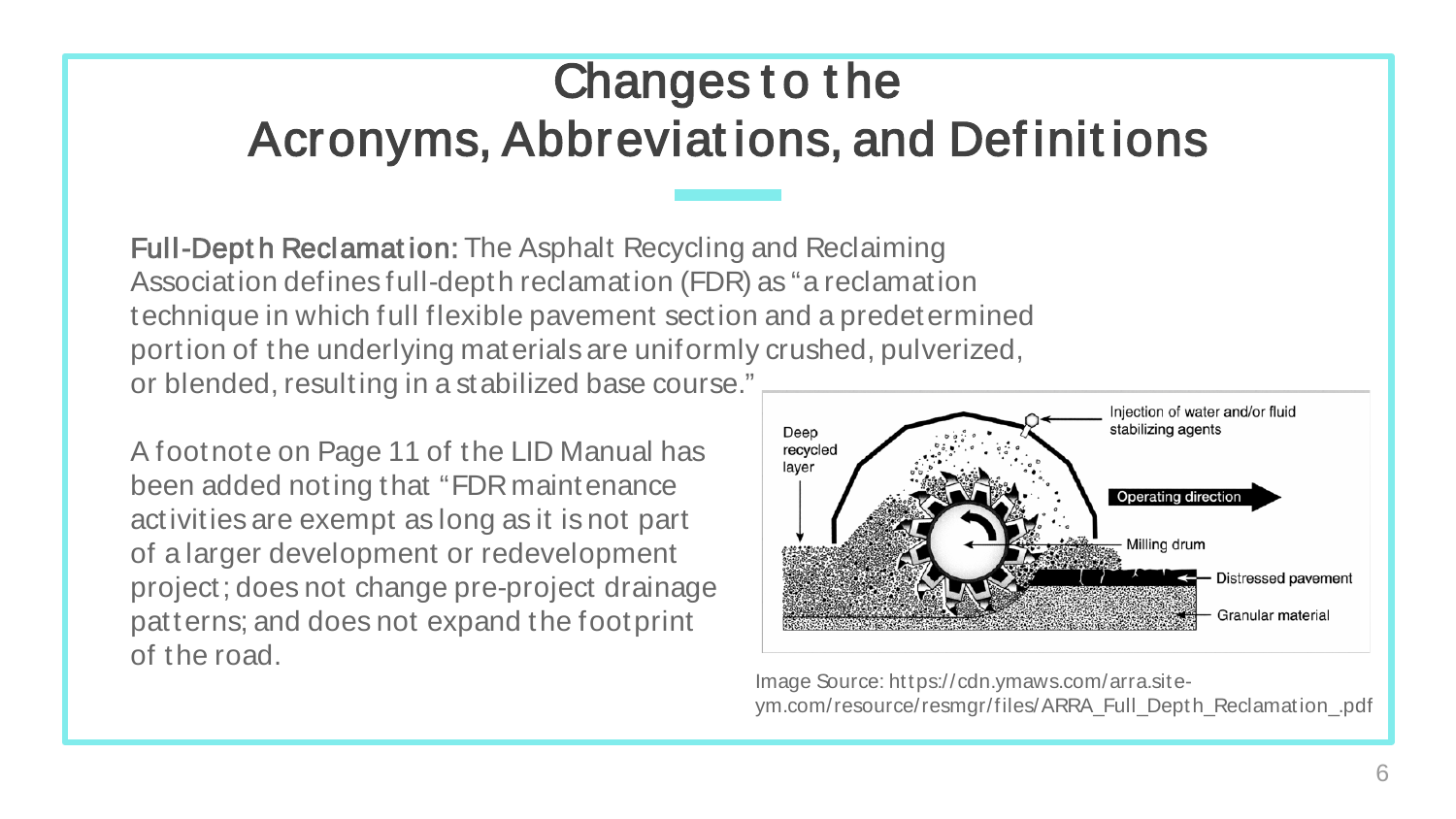# Changes to the Acronyms, Abbreviat ions, and Def init ions (Cont .)

Pervious Surf ace: For the purposes of this manual, pervious surfaces are areas that allow for storm water infiltration into the underlying soil as would occur in the undeveloped location in an unaltered condition.

Subgrade: That portion of roadway on which pavement surfacing, aggregate base, subbase or a layer of any other material is placed (also known as the grading plane or the point at which soil would be exposed and/or disturbed).





<sup>5</sup> Impervious surface replacement, such as the reconstruction of parking lots or excavation to roadway subgrades, is not a routine maintenance activity. Reconstruction is defined as work that replaces surfaces down to the subgrade. Overlays, resurfacing, trenching and patching are defined as maintenance activities. (Permit, p. 26)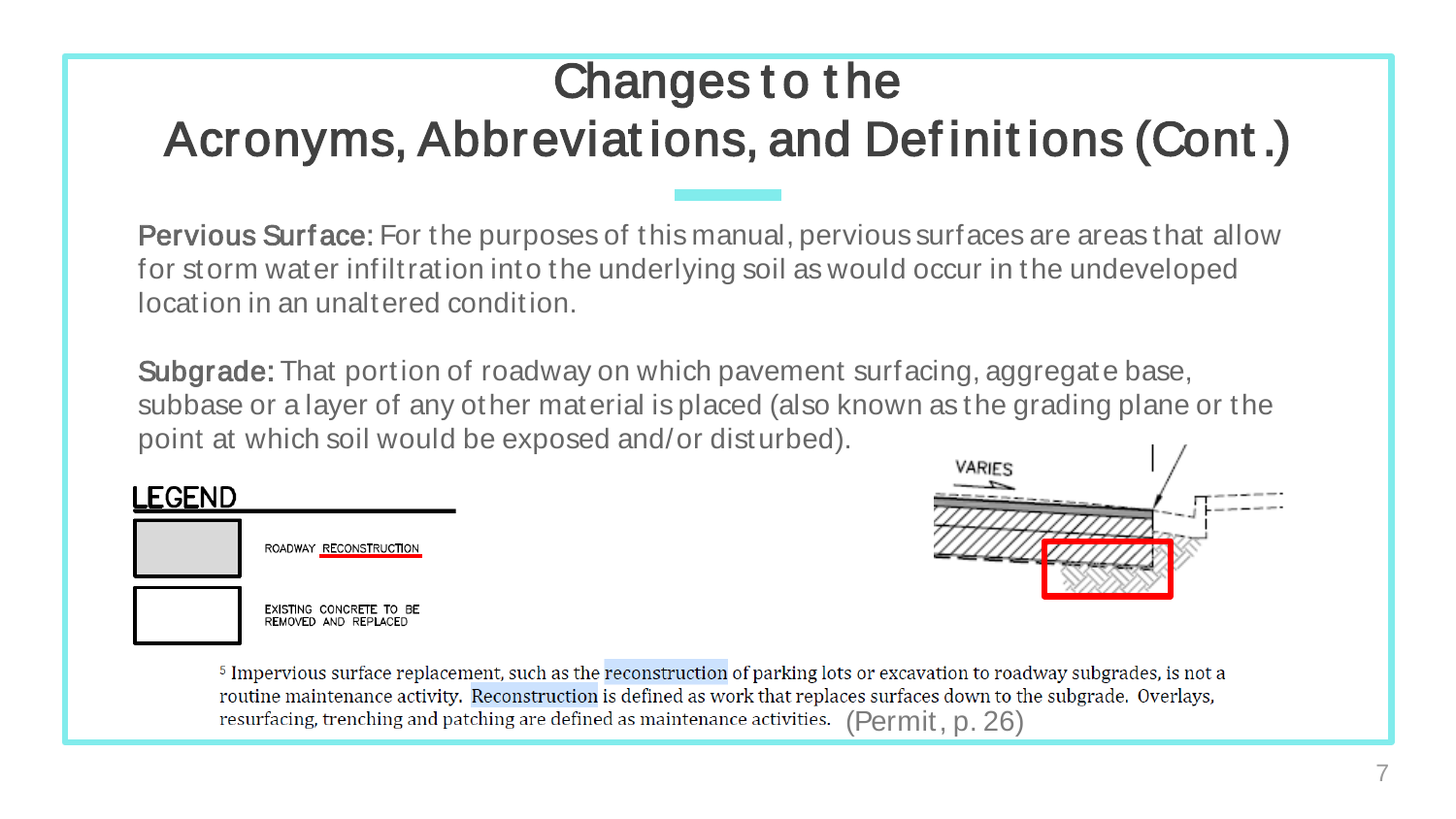# Changes to the Acronyms, Abbreviat ions, and Def init ions (Cont .)

Trash Amendment : An amendment to the State Water Resources Control Board's Water Quality Control Plan for Ocean Waters and the Water Quality Control Plan for Inland Surface Waters, Enclosed Bays, and Estuaries of California that establishes a trash discharge prohibition and includes a strategy to provide "full capture" of trash from stormwater through the use of existing and reissued NPDES permit provisions, such as the MS4 permit. The Trash Amendment requires that all debris particles 5 millimeters or greater in size must be trapped to meet the full capture standard.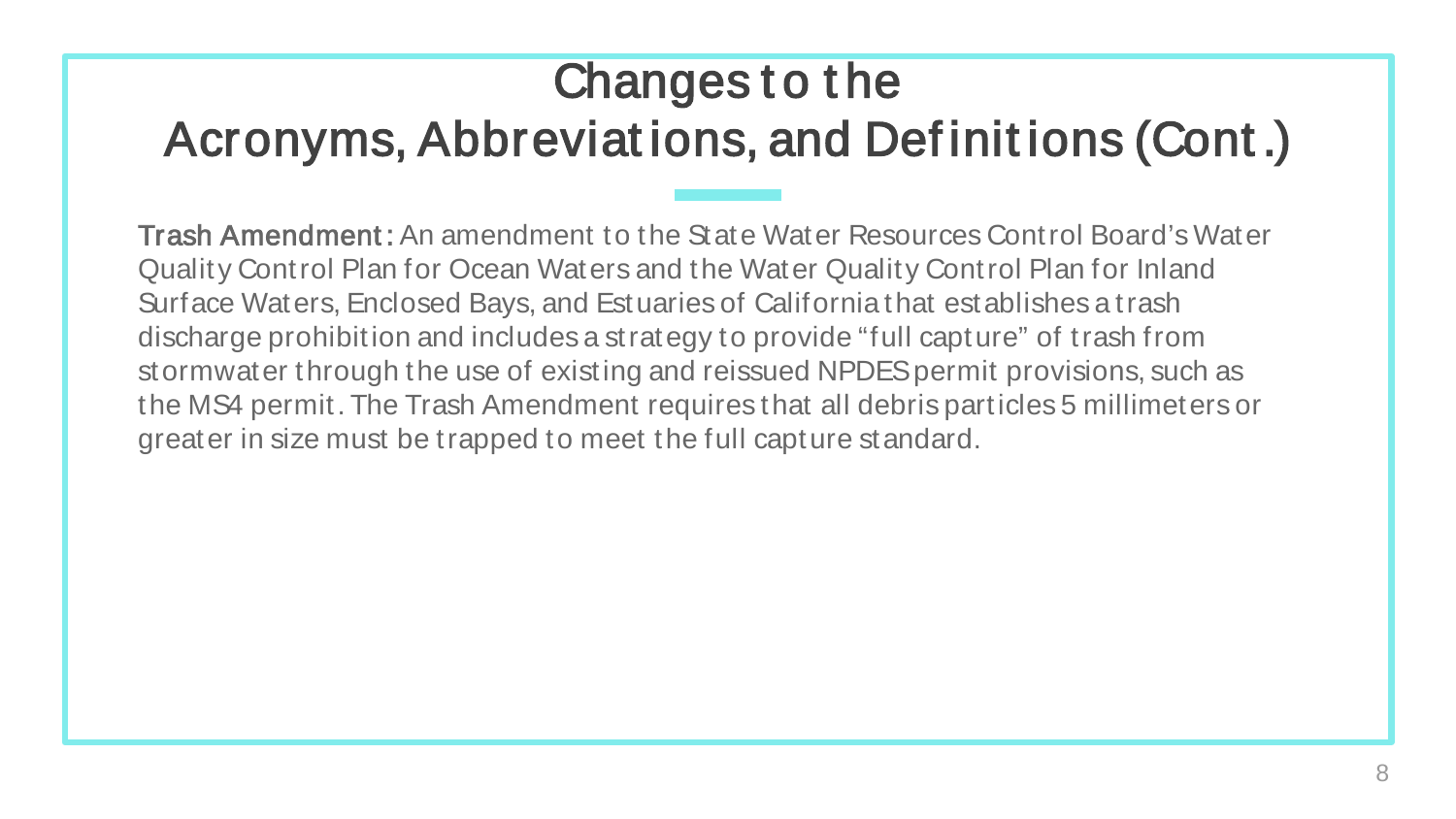# Changes to the Acronyms, Abbreviat ions, and Def init ions (Cont .)

Modifications have been made to the following definitions:

- **Hydromodification**
- Hydromodif icat ion Cont rol
	- Reconst ruct ion
	- Redevelopment
	- Trash Capt ure
	- 100% Volume Capture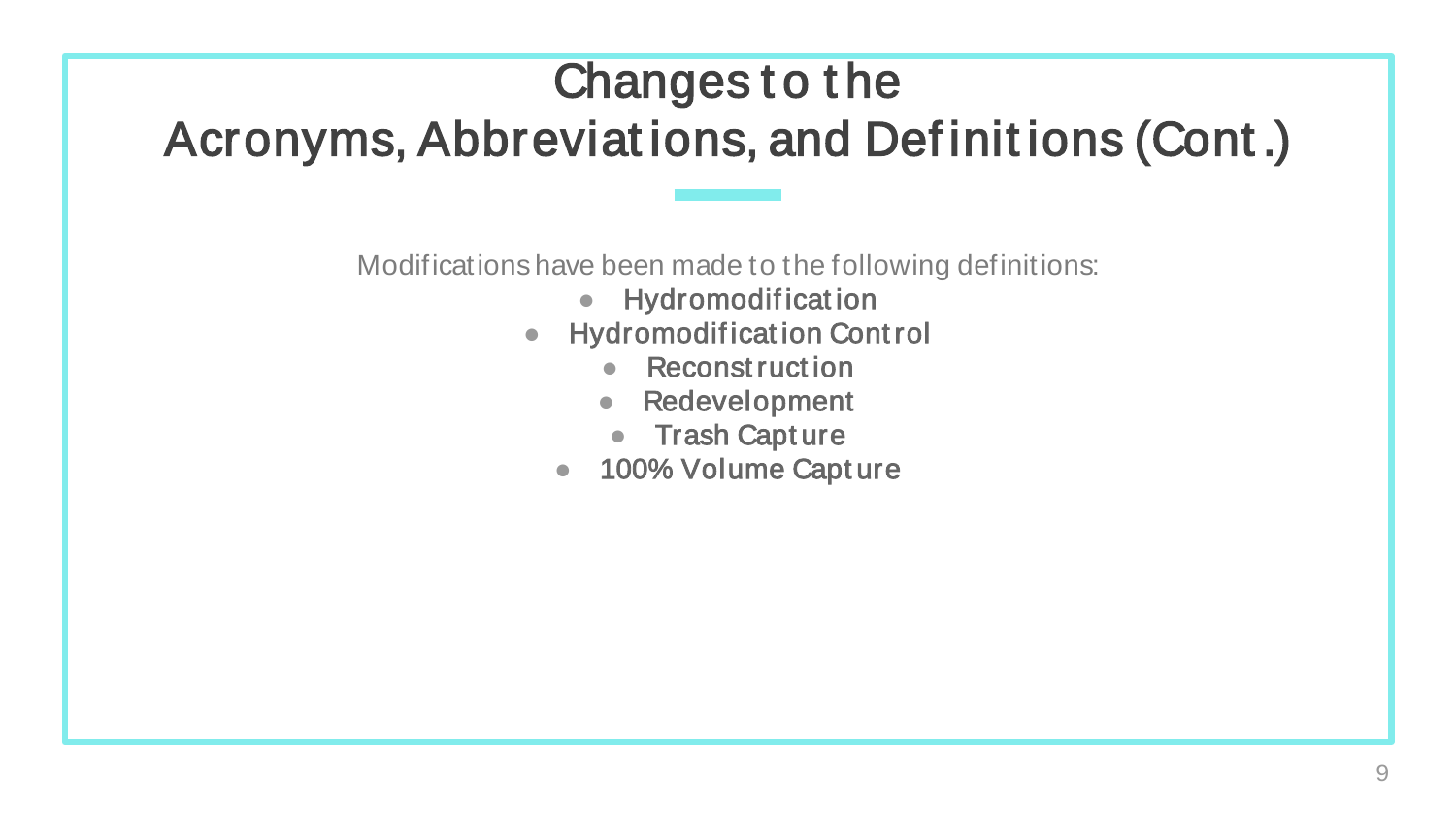### Changes to Chapter 1: Introduction

With regards to vegetated cover, text throughout the manual has been revised to specify the following:

At plant maturity, at least 50% of a BMP must be veget at ed for the BMP to be considered a LID BMP per t he BMP Select ion Table. If 50% veget at ed cover will not be est ablished bef ore t he complet ion of const ruct ion, t he f ollowing shall be supplied as part of the project design submittal approval process in order to be considered a LID BMP:

- 1) An erosion control plan for the LID BMPs with sufficient measures to provide soil st abilizat ion and t reat ment unt il plant mat urit y (e.g. ground-up, compost ed mulch on all bare soils with rock inlet protection); and
- 2) A planting and irrigation plan for the LID BMPs that shall include, by plant genus species and common name, select ed plant s, maximum spacing, t ot al number of plant s to be installed, and a table with mature plant size (canopy).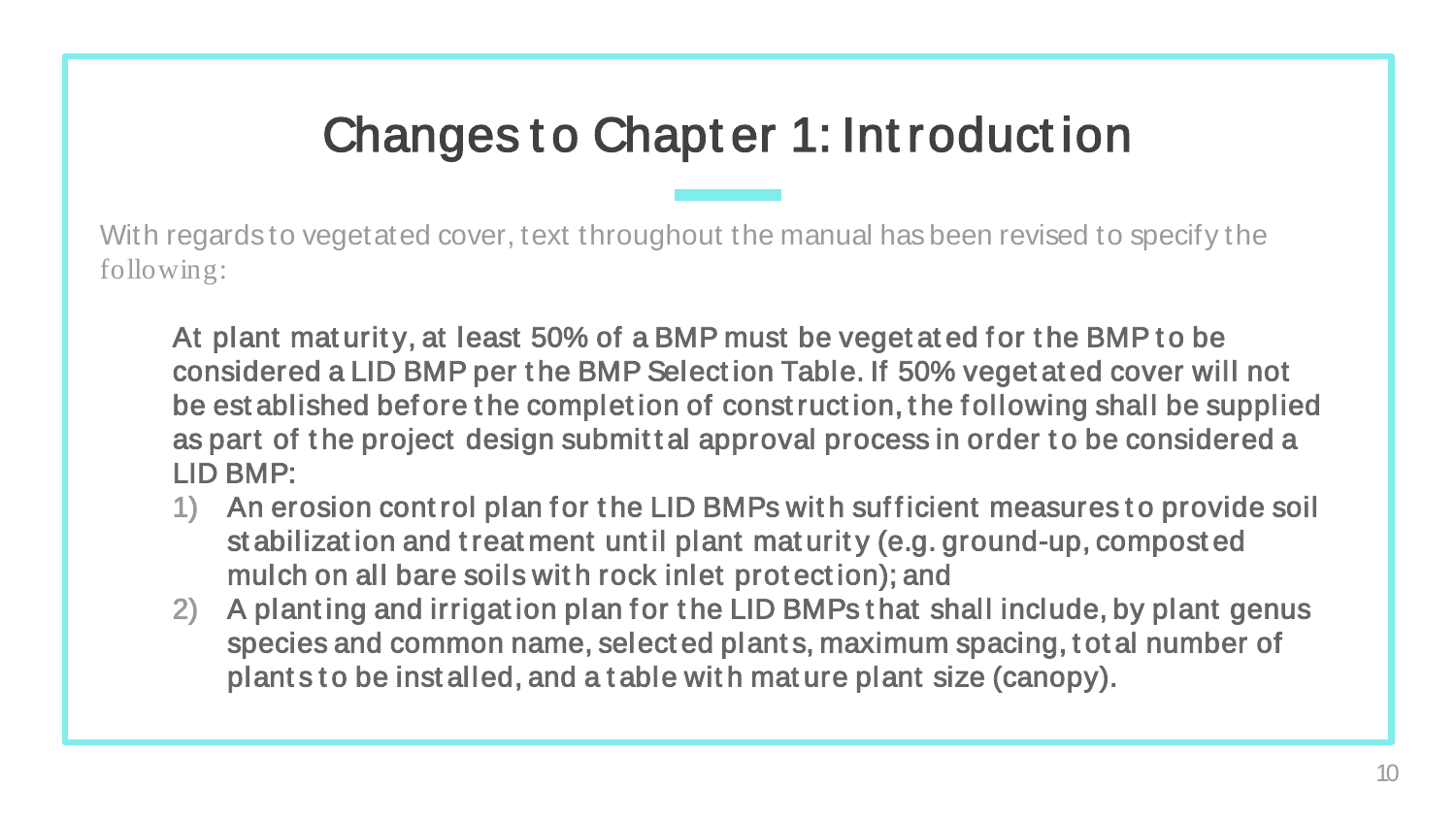### Changes t o Chapt er 2: Project Triggers

Page Footnote 2 (previously footnote 1) revised to read:

"Rout ine Maint enance Act ivit y" This exempt ion includes act ivit ies such as overlays, resurf acing, and/ or road pavement st ruct ural sect ion rehabilit at ion (e.g. FDR) of exist ing roads or parking lot s as well as t renching and pat ching act ivities and reroofing activities. For activity to be routine maintenance it must no change exist ing lines and grades or hydraulic capacit y. Minor changes to line or grade of 0.20 feet or less shall be considered as maint aining original line and grade. Replacement of existing pedest rian ramps to maintain compliance wit h current Americans wit h Disabilit ies Act Requirement s shall be regarded as rout ine maint enance.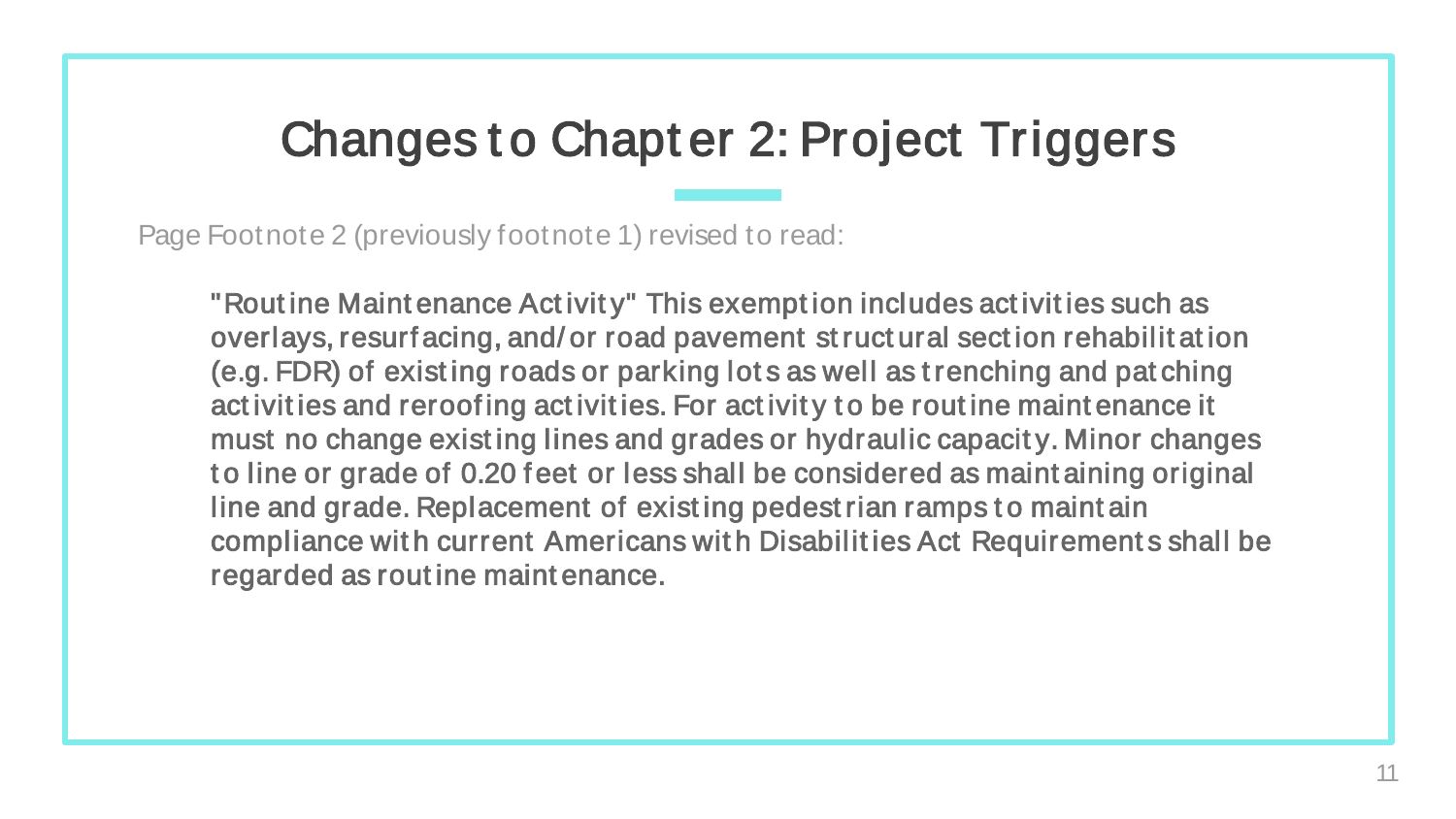### Changes to Chapter 2: Project Triggers (Cont.)

Trash requirements were further highlighted as seen below in "Figure 1. Project Triggers and Exemptions Flow Chart" as well as in Tables 1 and 2.

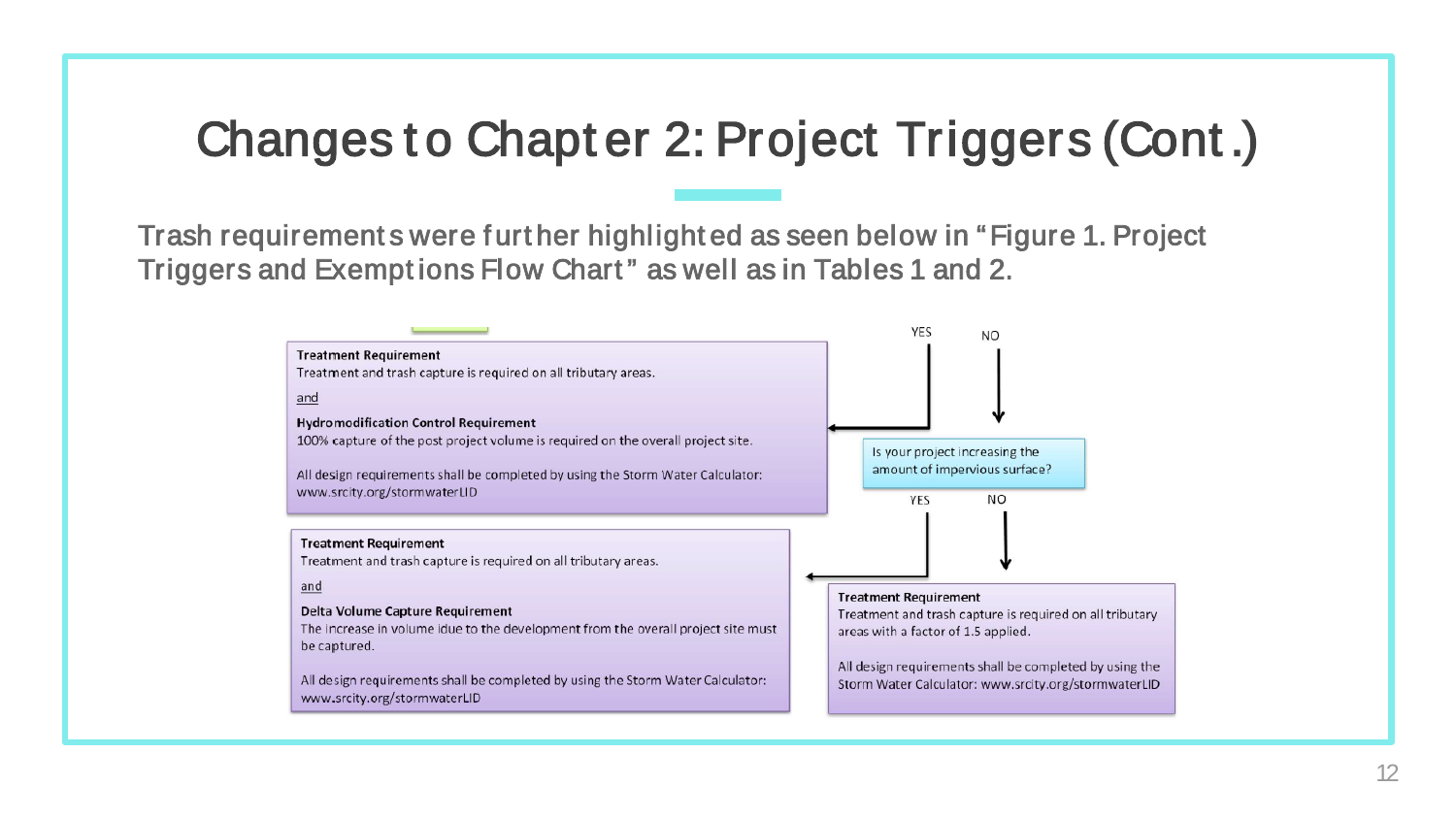# Changes to Chapter 2: Project Triggers (Cont.)

Table 1: Design Requirements for Project Sites Under 1.0 Acre of New and/or Replaced **Impervious Surface** 

|   | <b>Description of Tributary Area</b> | <b>Design Requirements:</b>                                                                                            | <b>Notes</b>                              |
|---|--------------------------------------|------------------------------------------------------------------------------------------------------------------------|-------------------------------------------|
|   |                                      | All BMPs must meet the design<br>criteria of a LID BMP as defined<br>by this manual.                                   |                                           |
| 1 | Tributary area consists of both      | Existing impervious area:                                                                                              | Order R1-2015-0030 trash                  |
|   | existing and new and/or              | Treatment required.                                                                                                    | capture requirements must be              |
|   | replaced impervious area.            | New and/or replaced impervious<br>area: 100% Volume Capture or<br>both Delta Volume Capture and<br>Treatment required. | met in all tributary areas <sup>2</sup> . |

<sup>2</sup> The trash capture requirements include compliance with the State Water Board's Amendment to the Water Quality Control Plan for the Ocean Waters and Part 1 Trash Provision of the Water Quality Control Plan for Inland Surface Waters, Enclosed Bays, and Estuaries of California (Trash Amendment). LID BMPs must capture trash 100 microns in diameter and larger.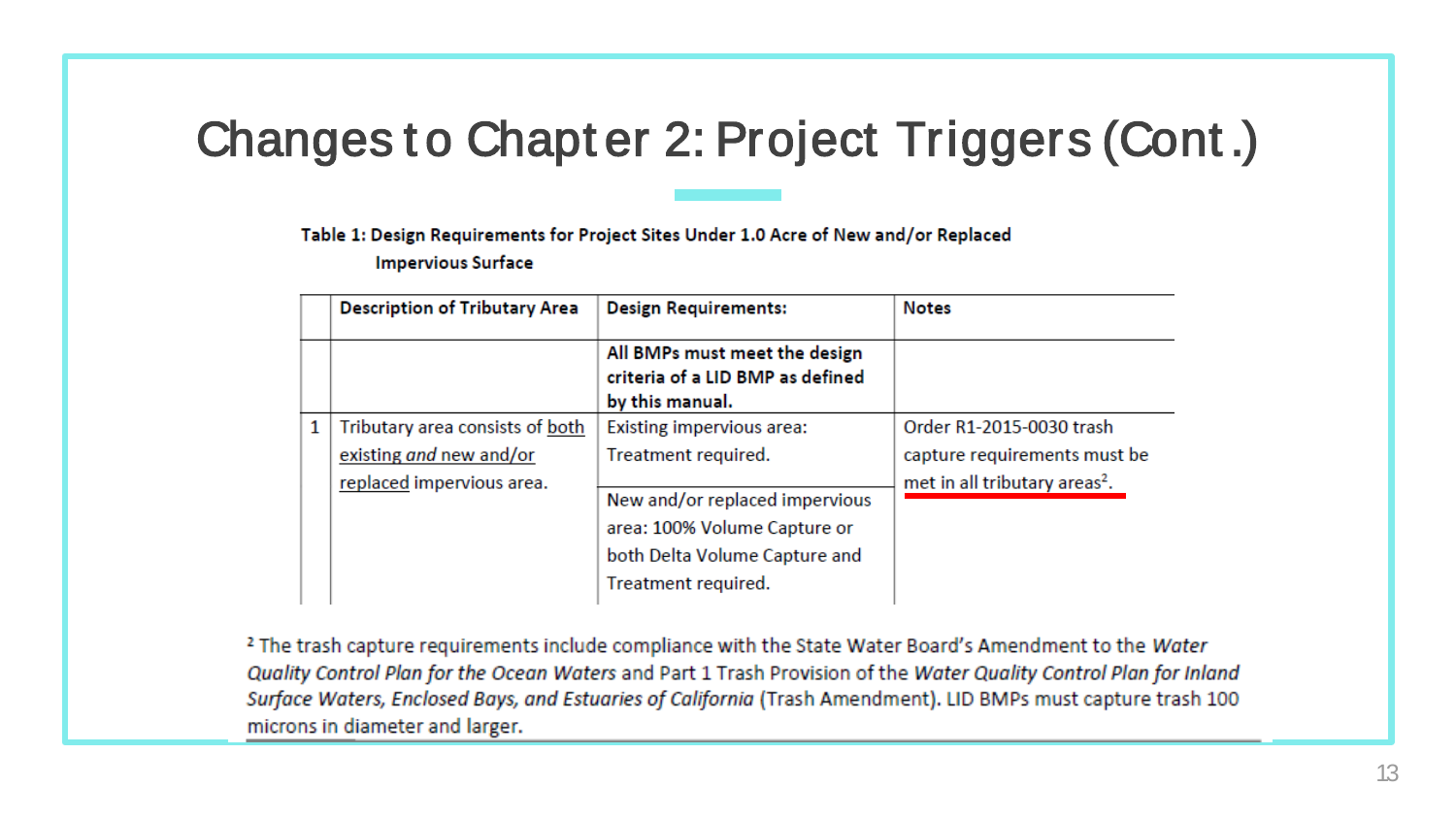#### Changes t o Chapt er 4: Sit e Assessment

Trash Capture Clarifications:

If t he select ed LID BMP does not adequat ely int ercept t rash as small as 100 microns by virt ue of it s design (such as bioret ent ion wit h curb openings) t hen an addit ional t reat ment BMP, such as capt ure insert s, basket s, or separat ors, may need to be used. All trash capture BMPs must be accessible and maint ainable to ensure proper operation. The 100 microns requirement set forth by NPDES MS4 Permit Order No. R1-2015-0030, is stricter than the State Wat er Resource Control Board trash intercept requirement of 5 millimeters and t heref ore meet s t he St at e Wat er Resource Cont rol Board requirement of 5 millimet ers.

Plant Survival Warranty Requirements Section Removed

On-site Offset Section Added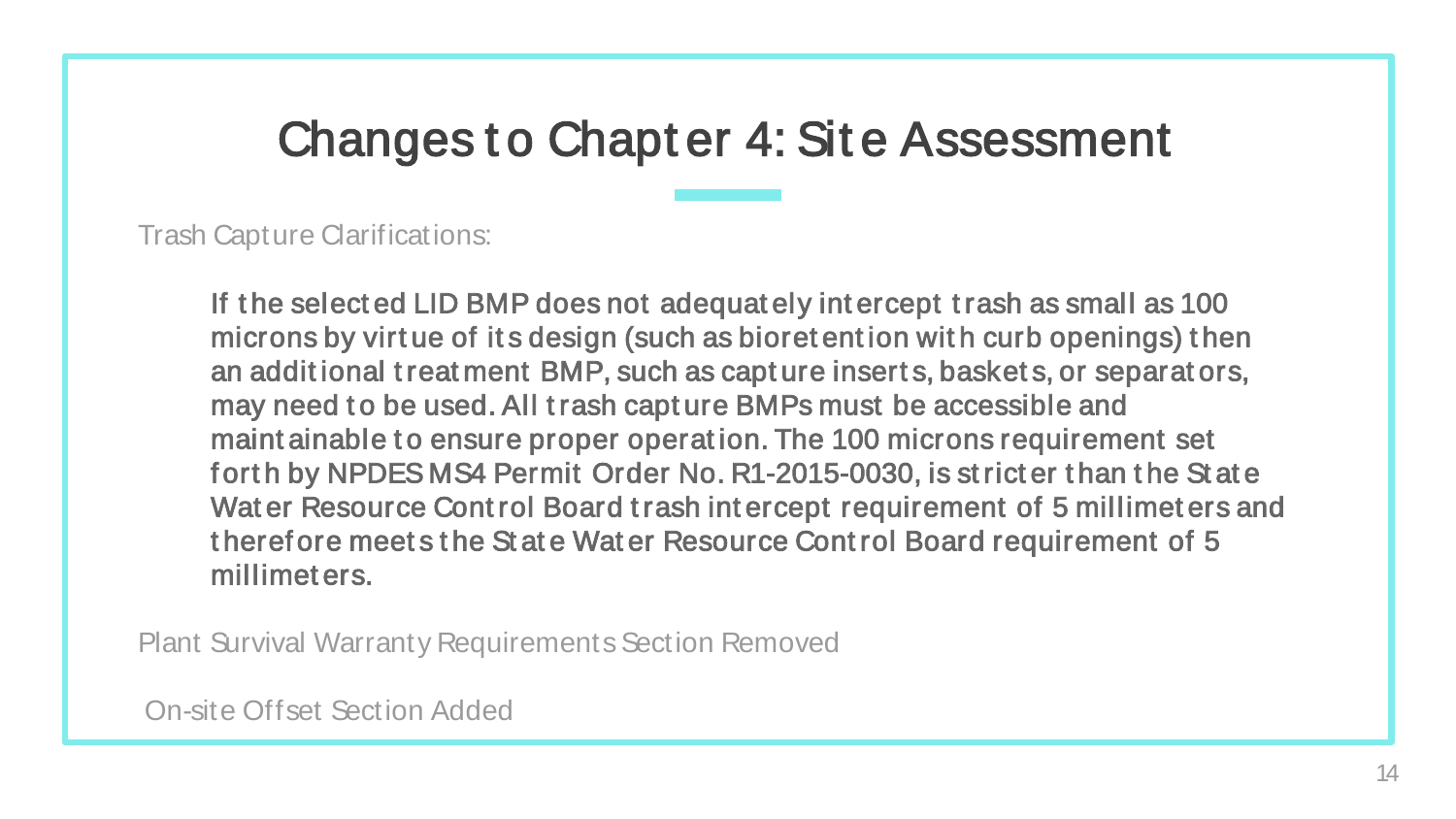### **Changes to Chapter 5: BMP Selection**

#### **SUMMARY OF BMP PRIORITY GROUPS**

All projects should consider the use of the "Universal LID Features." If those features are unable to be used, then "Priority 1" should be considered. If those BMPs are inappropriate or infeasible, then "Priority 2" should be considered, and so on. Any time a lower priority BMP is selected, justifications shall be provided for reasons why higher-level priority BMPs are deemed inappropriate.